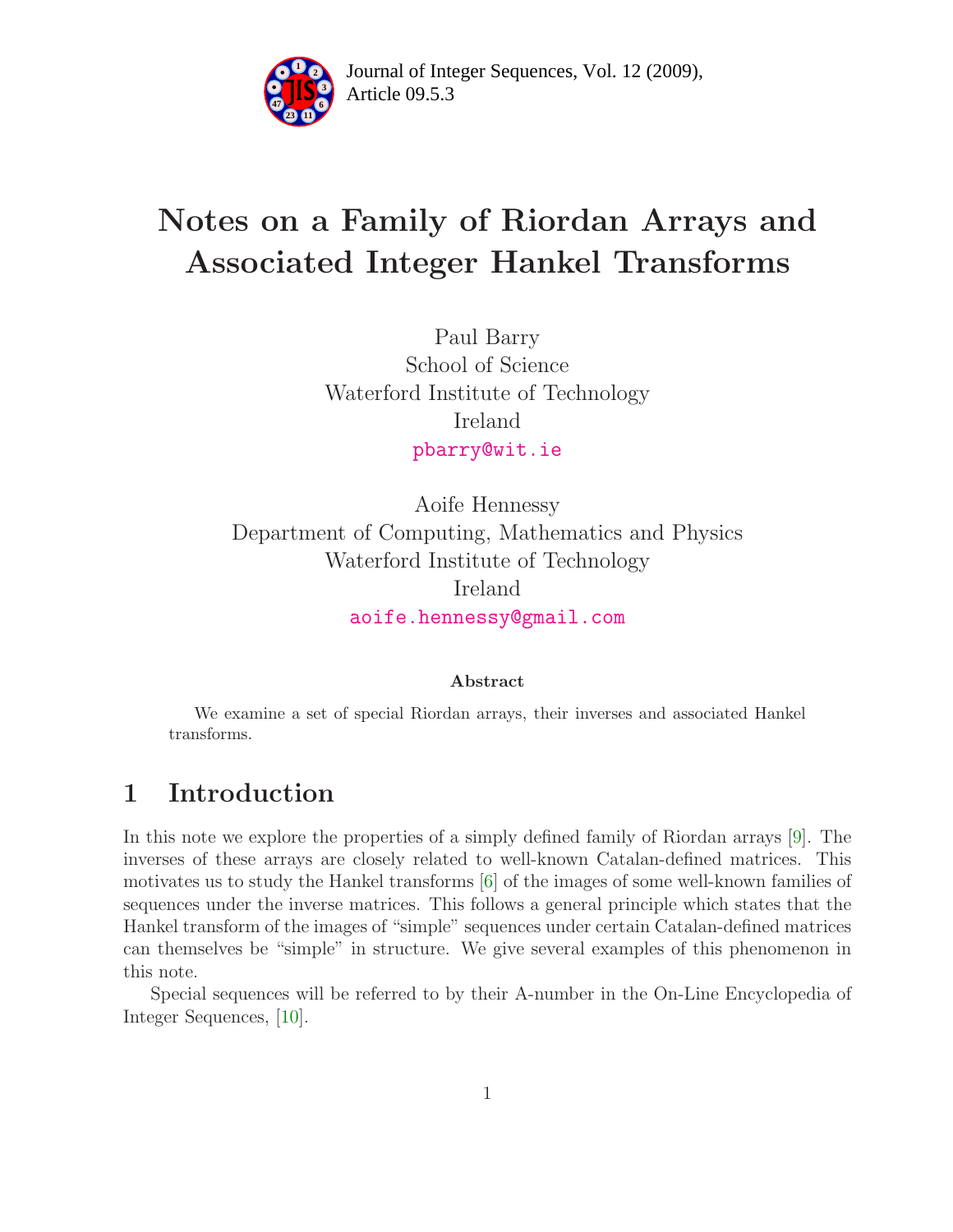### 2 The matrix M

Throughout this note, we let the matrix  $M$  be the Riordan array  $A158454$ 

$$
\mathbf{M} = \left(\frac{1}{1-x^2}, \frac{x}{(1+x)^2}\right).
$$

We shall also consider the related matrices

$$
\tilde{M} = \left(\frac{1}{1-x^2}, \frac{-x}{(1-x)^2}\right)
$$
 and  $M^+ = \left(\frac{1}{1-x^2}, \frac{x}{(1-x)^2}\right)$ .

The matrix M begins

$$
\begin{pmatrix}\n1 & 0 & 0 & 0 & 0 & 0 & \dots \\
0 & 1 & 0 & 0 & 0 & 0 & \dots \\
1 & -2 & 1 & 0 & 0 & 0 & \dots \\
0 & 4 & -4 & 1 & 0 & 0 & \dots \\
1 & -6 & 11 & -6 & 1 & 0 & \dots \\
0 & 9 & -24 & 22 & -8 & 1 & \dots \\
\vdots & \vdots & \vdots & \vdots & \vdots & \vdots & \ddots\n\end{pmatrix}
$$

while  $\tilde{\mathbf{M}}$  begins

|          |        |                  | (− )          |          | $\cup$         |  |
|----------|--------|------------------|---------------|----------|----------------|--|
|          |        | $\left( \right)$ | $\mathbf{r}$  |          | $\cup$         |  |
|          | $1 -2$ | $\mathbf{1}$     | $\Box$        | $\cup$   | $\theta$       |  |
|          | $-4$   | 4                | $-1$          | $\theta$ | $\overline{0}$ |  |
|          | $-6$   | 11               | $\equiv$<br>6 | 1        | $\Omega$       |  |
| $\theta$ | $-9$   |                  | $24 -228$     |          | $-1$           |  |
|          |        |                  |               |          |                |  |

.

The entries of  $M^+$  are the absolute value of entries of both these matrices. We can calculate the general term  $M_{n,k}$  of  $\mathbf M$  as follows.

$$
M_{n,k} = [x^n] \frac{1}{1 - x^2} \frac{x^k}{(1 + x^2)^k}
$$
  
\n
$$
= [x^{n-k}] (1 - x)^{-1} (1 + x)^{-(2k+1)}
$$
  
\n
$$
= [x^{n-k}] \sum_{j=0}^{\infty} x^j \sum_{i=0}^{\infty} {\binom{-(2k+1)}{i}} x^i
$$
  
\n
$$
= [x^{n-k}] \sum_{j=0}^{\infty} \sum_{i=0}^{\infty} {\binom{2k+i}{i}} (-1)^i x^{i+j}
$$
  
\n
$$
= \sum_{j=0}^{n-k} {\binom{n+k-j}{n-k-j}} (-1)^{n-k-j}
$$
  
\n
$$
= \sum_{j=0}^{n-k} {\binom{n+k-j}{2k}} (-1)^{n-k-j}.
$$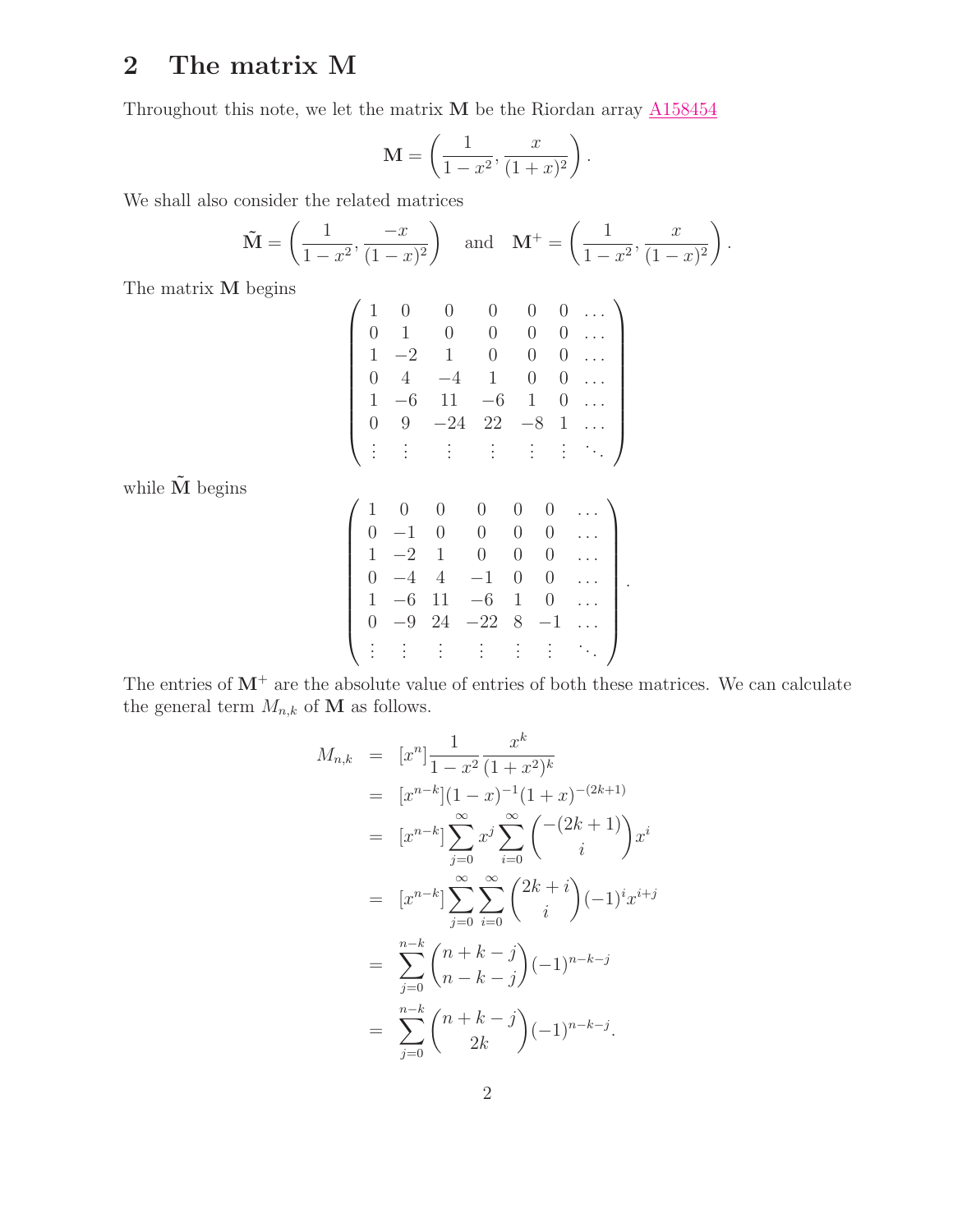An alternative expression for  $M_{n,k}$  can be obtained by noticing that

$$
\mathbf{M} = \left(\frac{1}{1-x^2}, \frac{x}{(1+x)^2}\right) = \left(\frac{1}{1-x}, x\right) \cdot \left(\frac{1}{1+x}, \frac{x}{(1+x)^2}\right).
$$

The general term of  $\left(\frac{1}{1-}\right)$  $\frac{1}{1-x}, x$  is  $[k \leq n] \cdot 1$ , while that of  $\left(\frac{1}{1+x}\right)$  $\frac{1}{1+x}$ ,  $\frac{x}{(1+x)}$  $\frac{x}{(1+x)^2}$  is  $(-1)^{n-k} \binom{n+k}{2k}$  $\binom{n+k}{2k}$ . Thus we obtain the alternative expression

$$
M_{n,k} = \sum_{j=0}^{n} (-1)^{j-k} \binom{k+j}{2k}.
$$

This translates the combinatorial identity

$$
\sum_{j=0}^{n} (-1)^{j-k} {k+j \choose 2k} = \sum_{j=0}^{n-k} {n+k-j \choose 2k} (-1)^{n-k-j}.
$$

Yet another expression for  $M_{n,k}$  can be obtained by observing that we have the factorization

$$
\mathbf{M} = \left(\frac{1}{1-x^2}, x\right) \cdot \left(1, \frac{x}{(1+x)^2}\right).
$$

This leads to the expression

$$
M_{n,k} = \sum_{j=0}^{n} {j+k-1 \choose j-k} (-1)^{j-k} \frac{1+(-1)^{n-j}}{2}.
$$

The row sums of M are the periodic sequence

$$
1, 1, 0, 1, 1, 0, 1, 1, 0, \ldots
$$

with generating function  $\frac{1+x}{1-x^3}$ , while the diagonal sums are the alternating sign version of **[A078008](http://www.research.att.com/cgi-bin/access.cgi/as/~njas/sequences/eisA.cgi?Anum=A078008)** given by

$$
1, 0, 2, -2, 6, -10, 22, \ldots
$$

with generating function  $\frac{1+x}{(1-x)(1+2x)}$ .

Of particular note are the images of the Catalan numbers  $C_n$   $\underline{\text{A}000108}$  and the central binomial numbers  $\binom{2n}{n}$  $\binom{2n}{n}$   $\underline{\text{A}000984}$  under this matrix. Letting

$$
c(x) = \frac{1 - \sqrt{1 - 4x}}{2x}
$$

be the generating function of the Catalan numbers  $C_n$ , we have

$$
\left(\frac{1}{1-x^2}, \frac{x}{(1+x)^2}\right) \cdot c(x) = \frac{1}{1-x^2} \frac{1 - \sqrt{1 - 4\frac{x}{(1+x)^2}}}{2\frac{x}{(1+x)^2}} = \frac{1}{1-x}
$$

.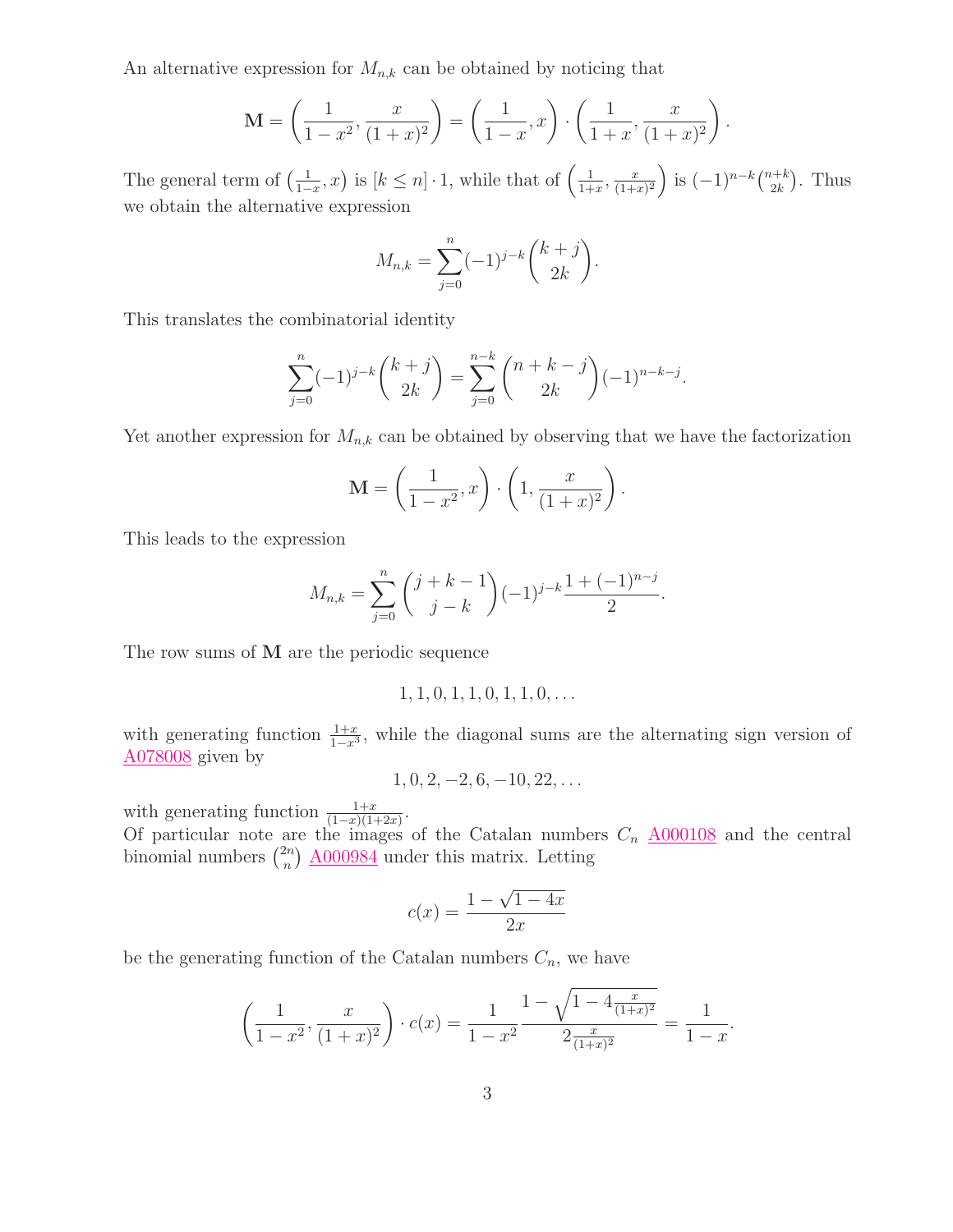Thus the image of  $C_n$  under the matrix **M** is the all 1's sequence

 $1, 1, 1, \ldots$ 

The image of  $C_{n+1}$  is also interesting. We get the sequence  $1, 2, 2, 2, \ldots$  with generating function  $\frac{1+x}{1-x}$ . This can be generalized to the following result: The image of  $C_{n+k}$  under the matrix **M** has generating function  $\frac{\sum_{j=0}^{k} a_{k,j}x^{j}}{1-x}$  $\frac{1-\alpha}{1-x}$ , where  $a_{n,k}$  is the general term of the matrix  $(c(x), xc(x)^2)$ . We have  $a_{n,k} = \binom{2n}{n-k}$  $\binom{2n}{n-k}\frac{2k+1}{n+k+1}$ . A consequence of this is the fact that the image by M of the Hankel matrix with general term  $C_{n+k}$  is a matrix whose rows tend to  $\binom{2n}{n}$  $\binom{2n}{n},$ where the first row is  $C_n$ :

|   |   |                   |  | 1 1 2 5 14 42                  |  |
|---|---|-------------------|--|--------------------------------|--|
|   |   |                   |  | 1 2 5 14 42 132                |  |
|   |   |                   |  | 1 2 6 19 62 207                |  |
|   |   | $1\quad 2\quad 6$ |  | 20 69 242                      |  |
|   |   |                   |  | $1\ 2\ 6\ 20\ 70\ 251\ \ldots$ |  |
| 1 | 2 |                   |  | 6 20 70 252                    |  |
|   |   | i rin             |  |                                |  |

.

This matrix is in fact equal to

$$
\mathbf{M} \cdot (c(x), xc(x)^2) \cdot (c(x), xc(x)^2)^T = \left(\frac{1}{1-x}, x\right) \cdot (c(x), xc(x)^2)^T
$$

since  $(C_{n+k}) = \mathbf{LDL}^T$  [\[7\]](#page-10-3) where  $\mathbf{L} = (c(x), xc(x)^2)$  and  $\mathbf{D} = \mathbf{I}$  in the case of the Catalan numbers.

Now taking  $\binom{2n}{n}$  $\binom{2n}{n}$  with generating function  $\frac{1}{\sqrt{1-\dots}}$  $\frac{1}{1-4x}$ , we obtain

$$
\left(\frac{1}{1-x^2}, \frac{x}{(1+x)^2}\right) \cdot \frac{1}{\sqrt{1-4x}} = \frac{1}{1-x^2} \frac{1}{\sqrt{1-4\frac{x}{(1+x)^2}}} = \frac{1}{(1-x)^2}.
$$

Thus the image of  $\binom{2n}{n}$  $\binom{2n}{n}$  under **M** is  $n+1$  or the counting numbers  $\frac{A000027}{n}$  $\frac{A000027}{n}$  $\frac{A000027}{n}$ 

 $1, 2, 3, 4, 5, \ldots$ 

#### 3 The inverse matrix  $M^{-1}$

Since

$$
\mathbf{M} = \left(\frac{1}{1-x}, x\right) \cdot \left(\frac{1}{1+x}, \frac{x}{(1+x)^2}\right)
$$

we see that

$$
\mathbf{M}^{-1} = \left(\frac{1}{1+x}, \frac{x}{(1+x)^2}\right)^{-1} (1-x, x) = (c(x), xc(x)^2)(1-x, x).
$$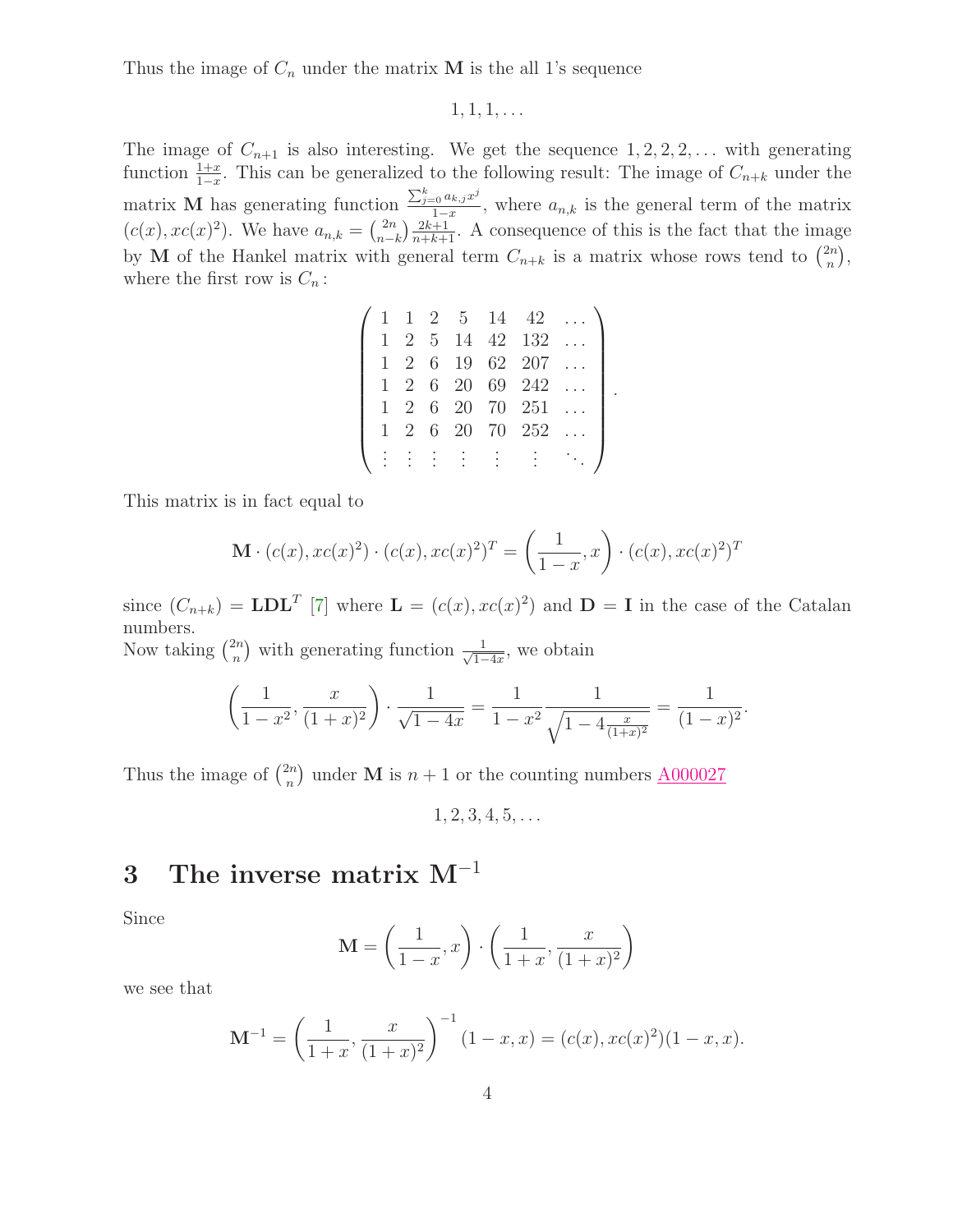Thus

$$
\mathbf{M}^{-1} = (c(x)(1 - xc(x)^2), xc(x)^2) = (1 - x^2c(x)^4, xc(x)^2).
$$

The general term of  $M^{-1}$  is given by

$$
M_{n,k}^{-1} = \sum_{j=0}^{n} (-1)^{j+k} {1 \choose j-k} {2n \choose n-j} \frac{2j+1}{n+j+1}.
$$

We observe that

$$
\mathbf{M}^{-1} = (c(x)(1 - xc(x)^2), xc(x)^2) = (c(x), xc(x)^2) - (xc(x)^3, xc(x)^2)
$$

and hence

$$
M_{n,k}^{-1} = \frac{2k+1}{n+k+1} {2n \choose n-k} - \frac{2k+3}{n+k+2} {2n \choose n-k-1}
$$
  
= 
$$
\frac{2k+1}{n+k+1} {2n \choose n-k} - \frac{2k+3}{n+k+2} \frac{n-k}{n+k+1} {2n \choose n-k}
$$
  
= 
$$
\frac{2(2k^2+4k-n+1)}{(k+n+1)(k+n+2)} {2n \choose n-k}.
$$

Thus if we apply the matrix  $M^{-1}$  to the sequence  $a_n$  we obtain the image sequence  $b_n$  given by

$$
b_n = \sum_{k=0}^n \sum_{j=0}^n (-1)^{j+k} {1 \choose j-k} {2n \choose n-j} \frac{2j+1}{n+j+1} a_k
$$
  
= 
$$
\sum_{k=0}^n \frac{2k+1}{n+k+1} {2n \choose n-k} a_k - \sum_{k=0}^n \frac{2k+3}{n+k+2} {2n \choose n-k-1} a_k
$$
  
= 
$$
\sum_{k=0}^n \frac{2(2k^2+4k-n+1)}{(k+n+1)(k+n+2)} {2n \choose n-k} a_k.
$$

We can obtain a further expression for this image by observing that

$$
\mathbf{M}^{-1} = \left(1, \frac{x}{(1+x)^2}\right)^{-1} \cdot (1-x^2, x) = (1, xc(x)^2) \cdot (1-x^2, x).
$$

We let  $T_{n,k}$  be the general term of the matrix  $(1, xc(x)^2)$ . We have  $T_{0,0} = 1$ , and

$$
T_{n,k} = \binom{2n-1}{n-k} \frac{2k}{n+k}
$$

otherwise. Then

$$
b_n = \sum_{k=0}^n T_{n,k}(a(k) - a^{(2)}(k)),
$$

where if  $k < 2$ ,  $a^{(2)}(k) = 0$ , otherwise  $a^{(2)}(k) = a(k-2)$ .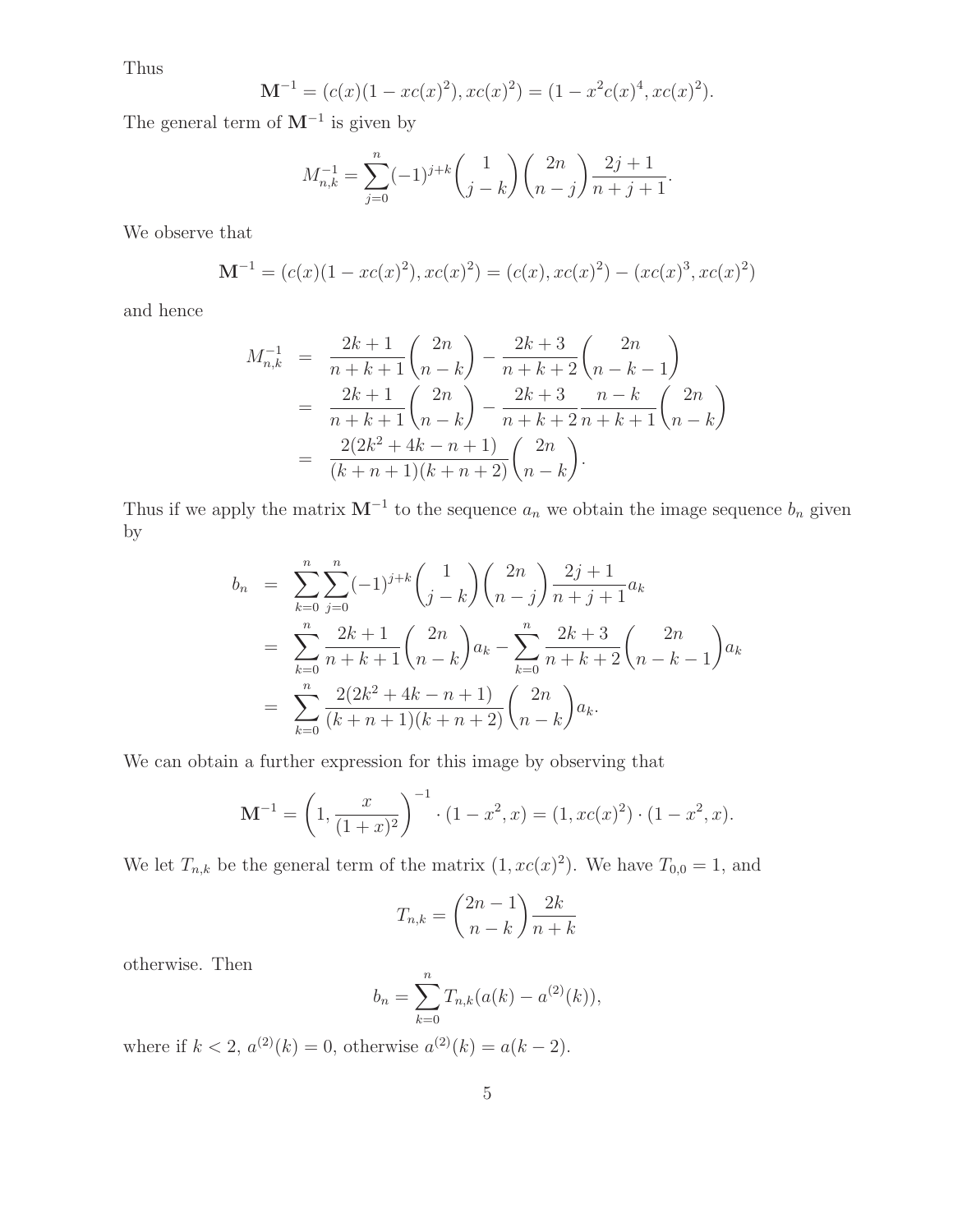The production matrix  $[2]$  of  $M^{-1}$  begins

$$
\begin{pmatrix}\n0 & 1 & 0 & 0 & 0 & 0 & \dots \\
-1 & 2 & 1 & 0 & 0 & 0 & \dots \\
-2 & 1 & 2 & 1 & 0 & 0 & \dots \\
-2 & 0 & 1 & 2 & 1 & 0 & \dots \\
-2 & 0 & 0 & 1 & 2 & 1 & \dots \\
-2 & 0 & 0 & 0 & 1 & 2 & \dots \\
\vdots & \vdots & \vdots & \vdots & \vdots & \vdots & \ddots\n\end{pmatrix}.
$$

We note that the production matrix of the array

$$
\left(\frac{1}{1+x}, \frac{x}{(1+x)^2}\right)^{-1} = (c(x), xc(x)^2)
$$

is given by the related tri-diagonal matrix

| $\mathbf{1}$     | $\mathbf{1}$     | $\overline{0}$ | 0              | $\overline{0}$ | 0              |  |
|------------------|------------------|----------------|----------------|----------------|----------------|--|
| $\mathbf{1}$     | 2                | $\mathbf{1}$   | 0              | $\cup$         | 0              |  |
| $\theta$         | 1                | $\overline{2}$ | $\mathbf{1}$   | 0              | 0              |  |
| $\left( \right)$ | $\theta$         | $\mathbf{1}$   | $\overline{2}$ | $\mathbf{1}$   | 0              |  |
| $\left( \right)$ | $\left( \right)$ | O              | $\mathbf{1}$   | $\overline{2}$ | 1              |  |
| 0                | $\cup$           | O              | 0              | $\mathbf{1}$   | $\overline{2}$ |  |
|                  |                  |                |                |                |                |  |

which is the Jacobi-Stieltjes matrix for the orthogonal signed Morgan-Voyce polynomials  $b_n(x) = \sum_{k=0}^n (-1)^{n-k} \binom{n+k}{2k}$  $\binom{n+k}{2k} x^k$  (see <u>A085478</u>).

## 4 M−<sup>1</sup> and Hankel transforms

<span id="page-5-0"></span>We can characterize the image of the family of sequences  $rn + 1$  under the transformation matrix  $M^{-1}$  as follows. Here,  $r \in \mathbf{Z}$ .

**Proposition 1.** The image of  $rn + 1$  under the matrix  $M^{-1}$  is

$$
(rn+1)C_n
$$

with Hankel transform given by

$$
[x^n] \frac{1 - (r-1)^2 x}{1 - 2x + (r-1)^2 x^2}.
$$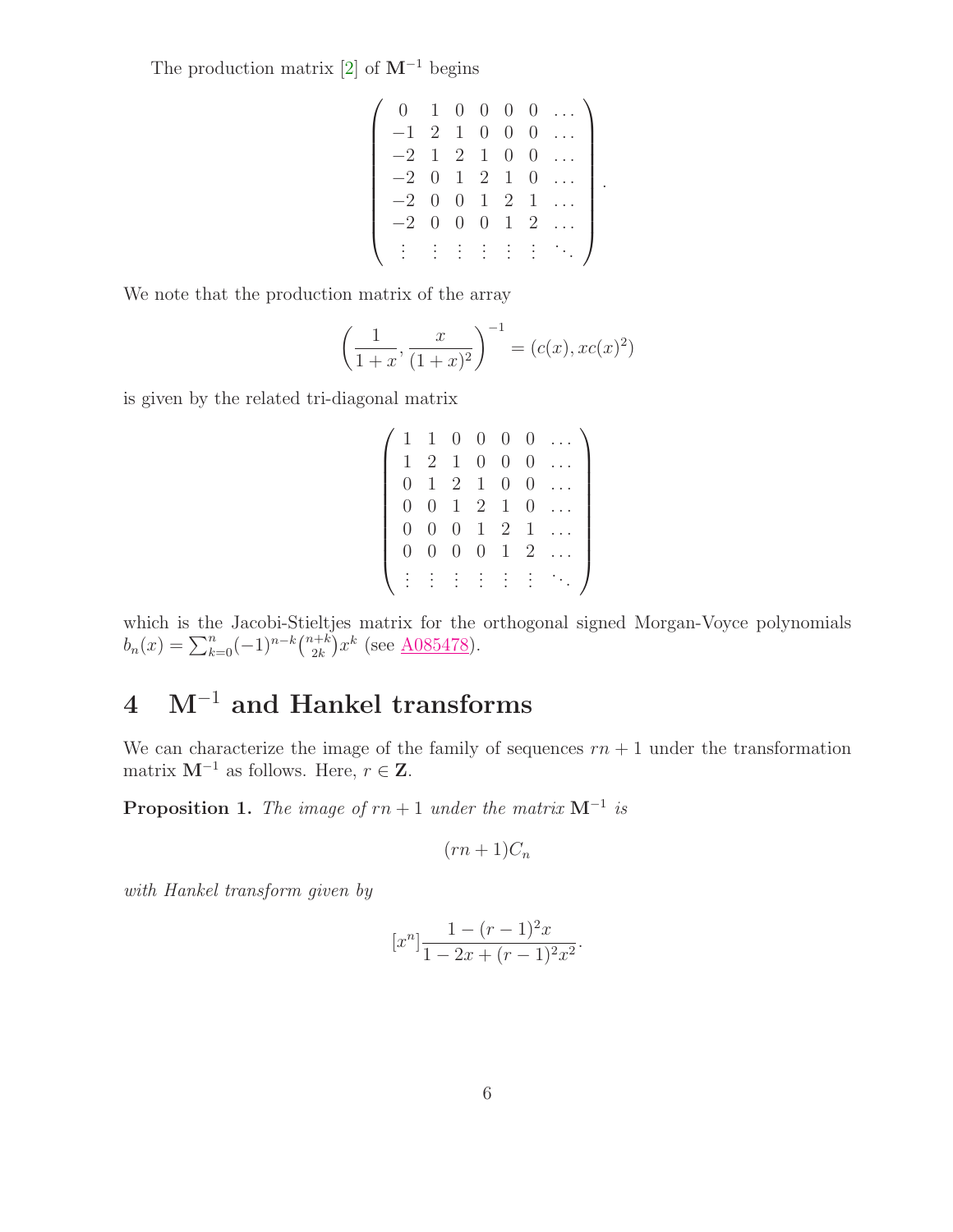*Proof.* The image of  $rn + 1$  has generating function given by

$$
g(r,x) = \mathbf{M}^{-1} \frac{(r-1)x+1}{(1-x)^2}
$$
  
=  $(c(x)(1-xc(x)^2), xc(x)^2) \cdot \frac{(r-1)x+1}{(1-x)^2}$   
=  $c(x)(1-xc(x)^2) \frac{(r-1)xc(x)^2+1}{(1-xc(x)^2)^2}$   
=  $c(x) \frac{(r-1)xc(x)^2+1}{1-xc(x)^2}$   
=  $\frac{(1-r)(1-4x) - (1-r+2x(r-2))\sqrt{1-4x}}{2x(1-4x)}$ 

which is the generating function of  $(rn+1)C_n$ . Then the orthogonal measure associated to  $g(x, r)$  (i.e., the measure for which the numbers  $(rn + 1)C_n$  are the moments) is given by

$$
w(x,r) = \frac{1}{2\pi} \frac{x(r-1) - 2(r-2)}{\sqrt{x(4-x)}}.
$$

This leads to a modified Jacobi polynomial. Using the techniques of [\[3\]](#page-10-5) (see also [\[1,](#page-10-6) [8\]](#page-10-7)) we see that the  $\beta$  coefficients corresponding to the relevant three term recurrence are given by

$$
-r^2+2r+1,\frac{-3r^+6r+1}{(r^2-2r-1)^2},-\frac{-(r^2-27r-1)7(r^4-47r^3-27r^2+127r+1)}{(37r^2-67r-1)^2},\ldots
$$

Thus the Hankel transform is given by [\[4,](#page-10-8) [5\]](#page-10-9)

$$
1, -r^2 + 27r + 1, -37r^2 + 67r + 1, r^4 - 47r^3 - 27r^2 + 127r + 1, ...
$$

which is the expansion of

$$
\frac{1 - (r - 1)^2 x}{1 - 2x + (r - 1)^2 x^2}
$$

 $\Box$ 

as required.

Similarly, we can look at the image of the power sequences  $n \to r^n$  under  $M^{-1}$ . We find **Proposition 2.** The Hankel transform of the image of  $r^n$  under the matrix  $M^{-1}$  is given by

$$
[xn] \frac{1 - (r - 1)2 x}{1 - (r2 - r + 2)x + (r - 1)2 x2}.
$$

### 5 The matrix  $\tilde{M}$

The general term  $\tilde{M}_{n,k}$  of the matrix  $\tilde{\mathbf{M}}$  is given by

$$
\tilde{M}_{n,k} = \sum_{j=0}^{n} (-1)^{n-j+k} \binom{k+j}{2k} = \sum_{j=0}^{n-k} (-1)^{j-k} \binom{n+k-j}{2k}.
$$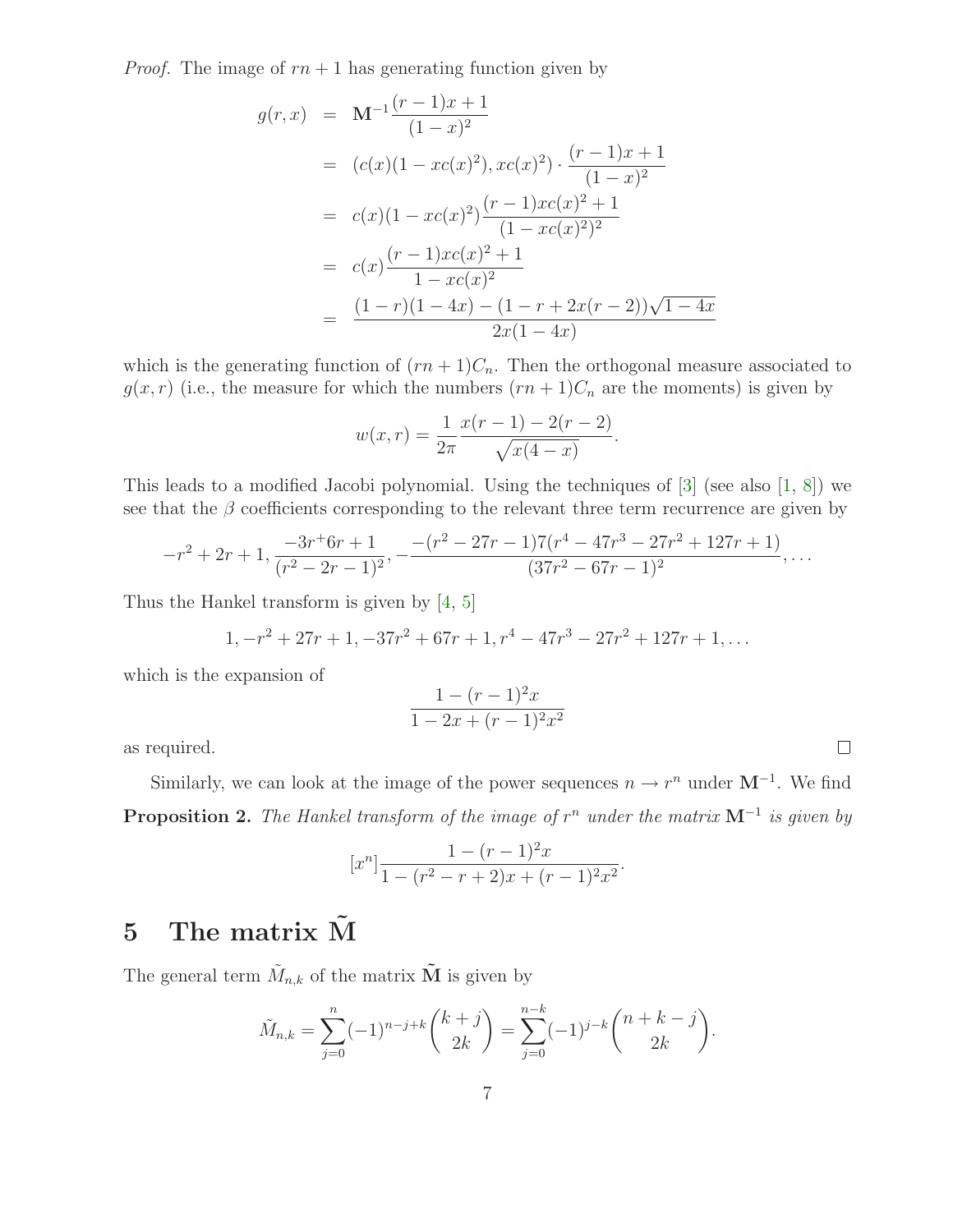The row sums of this matrix are the periodic sequence  $1, -1, 0, 1, -1, 0, \ldots$  with generating function  $\frac{1-x}{1-x^3}$ . The diagonal sums are the sequence  $\frac{A078014}{4}$  $\frac{A078014}{4}$  $\frac{A078014}{4}$  with generating function  $\frac{1-x}{1-x+2x^3}$ . The image of  $C_n$  under  $\tilde{M}$  is

$$
1,-1,1,-1,\ldots
$$

or  $(-1)^n$ . Similarly the image of  $\binom{2n}{n}$  $\binom{2n}{n}$  is  $(-1)^n(n + 1)$ . The image of the Catalan Hankel matrix  $(C_{n+k})$  under  $\tilde{M}$  begins

|      |      |      | $5 -$ | 14          | 42                          |  |
|------|------|------|-------|-------------|-----------------------------|--|
| $-1$ |      | $-5$ | $-14$ | $-42$       | $-132$                      |  |
|      |      |      | 19    | 62          | 207                         |  |
| $-1$ | $-2$ | $-6$ | $-20$ | $-69$       | $-242$                      |  |
|      |      |      | 20    | $70-$       | 251                         |  |
| $-1$ | $-2$ | -6   |       | $-20$ $-70$ | $-252$                      |  |
|      |      |      |       |             | Politika (1941)<br>Politika |  |

.

The inverse matrix  $\tilde{M}^{-1}$  has general term

$$
\sum_{j=0}^{n} (-1)^{j} {1 \choose j-k} {2n \choose n-j} \frac{2j+1}{n+j+1}.
$$

We have the following proposition concerning the image of  $r^n$  under the inverse of the matrix  $\overline{\mathbf{M}}$ .

**Proposition 3.** The Hankel transform of the image of the sequence  $n \to r^n$  under the matrix  $\tilde{\mathbf{M}}^{-1}$  is given by

$$
[x^n] \frac{1-x}{1+2rx+x^2}.
$$

#### 6 The positive matrix  $M^+ = \begin{pmatrix} 1 & 1 \\ 1 & 1 \end{pmatrix}$  $\frac{1}{1-x^2}, \frac{x}{(1-x)}$  $\frac{x}{(1-x)^2}$

The matrix  $M^+$  begins

$$
\left(\begin{array}{cccccc} 1 & 0 & 0 & 0 & 0 & 0 & \dots \\ 0 & 1 & 0 & 0 & 0 & 0 & \dots \\ 1 & 2 & 1 & 0 & 0 & 0 & \dots \\ 0 & 4 & 4 & 1 & 0 & 0 & \dots \\ 1 & 6 & 11 & 6 & 1 & 0 & \dots \\ 0 & 9 & 24 & 22 & 8 & 1 & \dots \\ \vdots & \vdots & \vdots & \vdots & \vdots & \vdots & \ddots \end{array}\right).
$$

It has general term

$$
M_{n,k}^{+} = \sum_{j=0}^{n} (-1)^{n-j} {k+j \choose 2k} = \sum_{j=0}^{n-k} {n+k-j \choose 2k} (-1)^{j} = \sum_{j=0}^{n} {j+k-1 \choose j-k} \frac{1+(-1)^{n-j}}{2}.
$$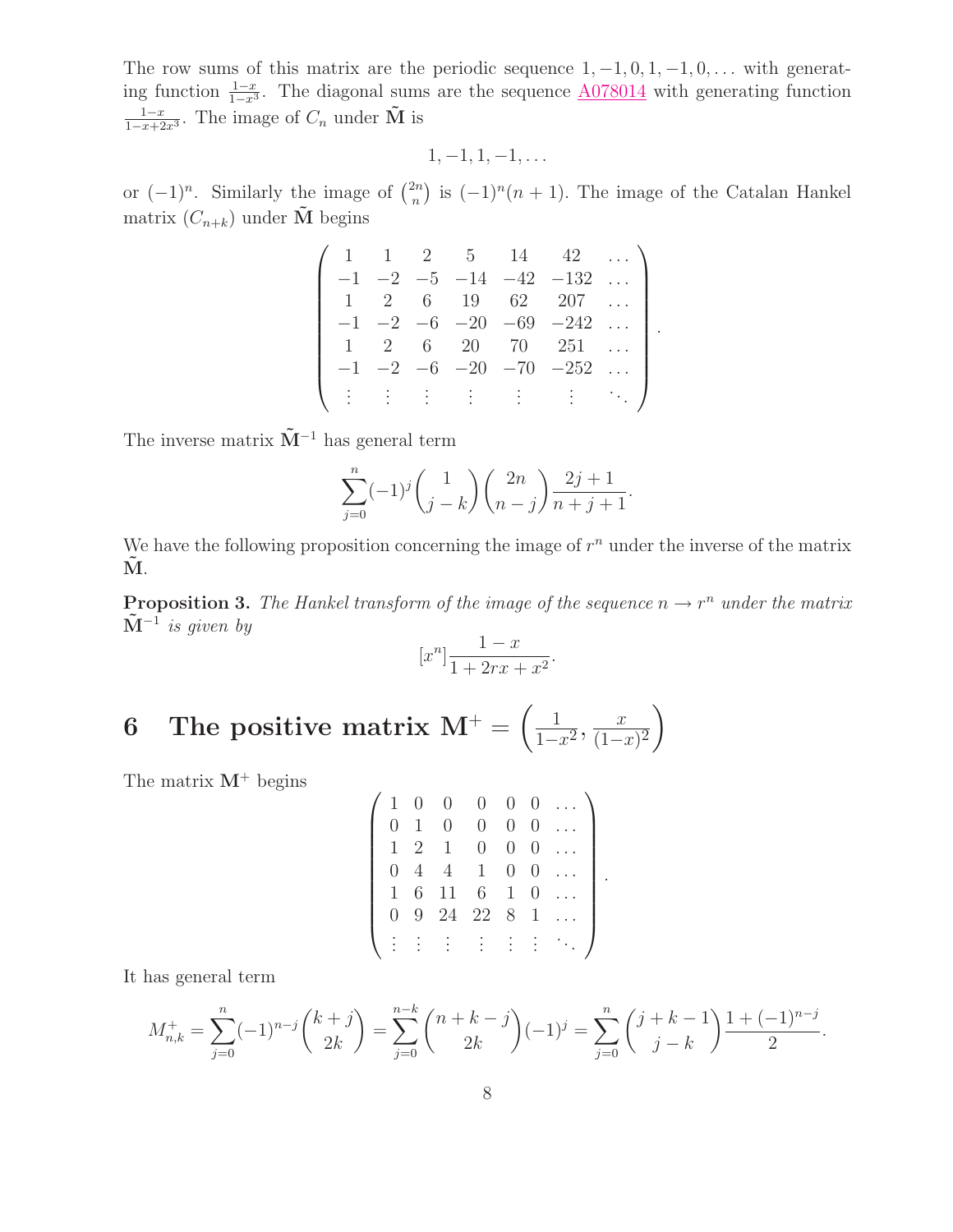The row sums of this matrix are easily seen to have generating function  $\frac{1-x}{(1+x)(1-3x+x^2)}$ . These are the squared Fibonacci numbers  $F(n+1)^2$ ,  $\underline{A007598}$ . Thus we have

$$
F(n+1)^{2} = \sum_{k=0}^{n} \sum_{j=0}^{n} (-1)^{n-j} {k+j \choose 2k},
$$

for instance. The diagonal sums are the Jacobsthal numbers variant [A078008,](http://www.research.att.com/cgi-bin/access.cgi/as/~njas/sequences/eisA.cgi?Anum=A078008) with general term  $\frac{2^n}{3} + 2 \frac{(-1)^n}{3}$ . The image of the Catalan numbers  $C_n$  by this matrix are an alternating sum of the large Schröder numbers  $S_n$  ( $\underline{A006318}$ ) given by

$$
\sum_{k=0}^{n} (-1)^{n-k} S_k.
$$

This has generating function

$$
\frac{1 - x - \sqrt{1 - 6x + x^2}}{2x(1 + x)}.
$$

Likewise, the image of the central binomial coefficients  $\binom{2n}{n}$  $\binom{2n}{n}$  is the sequence starting  $1, 2, 11, 52, 269, \ldots$ [A026933](http://www.research.att.com/cgi-bin/access.cgi/as/~njas/sequences/eisA.cgi?Anum=A026933) with generating function

$$
\frac{1}{(1+x)\sqrt{1-6x+x^2}}.
$$

This is therefore

$$
\sum_{k=0}^{n} (-1)^{n-k} D_k
$$

where  $D_n$  is the sequence of central Delannoy numbers  $\triangle 0.01850$ .

Again, for appropriate families of sequences, the images under the inverse of this matrix can have interesting Hankel transforms. For instance, we have the following result.

**Proposition 4.** The Hankel transform of the image under  $M^{+-1}$  of the generalized Fibonacci numbers with general term

$$
\sum_{k=0}^{\lfloor \frac{n}{2} \rfloor} \binom{n-k}{k} r^k
$$

is given by

$$
[x^n] \frac{1 + (r - 1)x}{1 + 2x + (r - 1)^2 x^2}
$$

.

Finally, we note that the production matrix of the inverse  $M^{+^{-1}}$  takes the form

$$
\begin{pmatrix}\n0 & 1 & 0 & 0 & 0 & 0 & \cdots \\
-1 & -2 & 1 & 0 & 0 & 0 & \cdots \\
2 & 1 & -2 & 1 & 0 & 0 & \cdots \\
-2 & 0 & 1 & -2 & 1 & 0 & \cdots \\
2 & 0 & 0 & 1 & -2 & 1 & \cdots \\
-2 & 0 & 0 & 0 & 1 & -2 & \cdots \\
\vdots & \vdots & \vdots & \vdots & \vdots & \vdots & \ddots\n\end{pmatrix}.
$$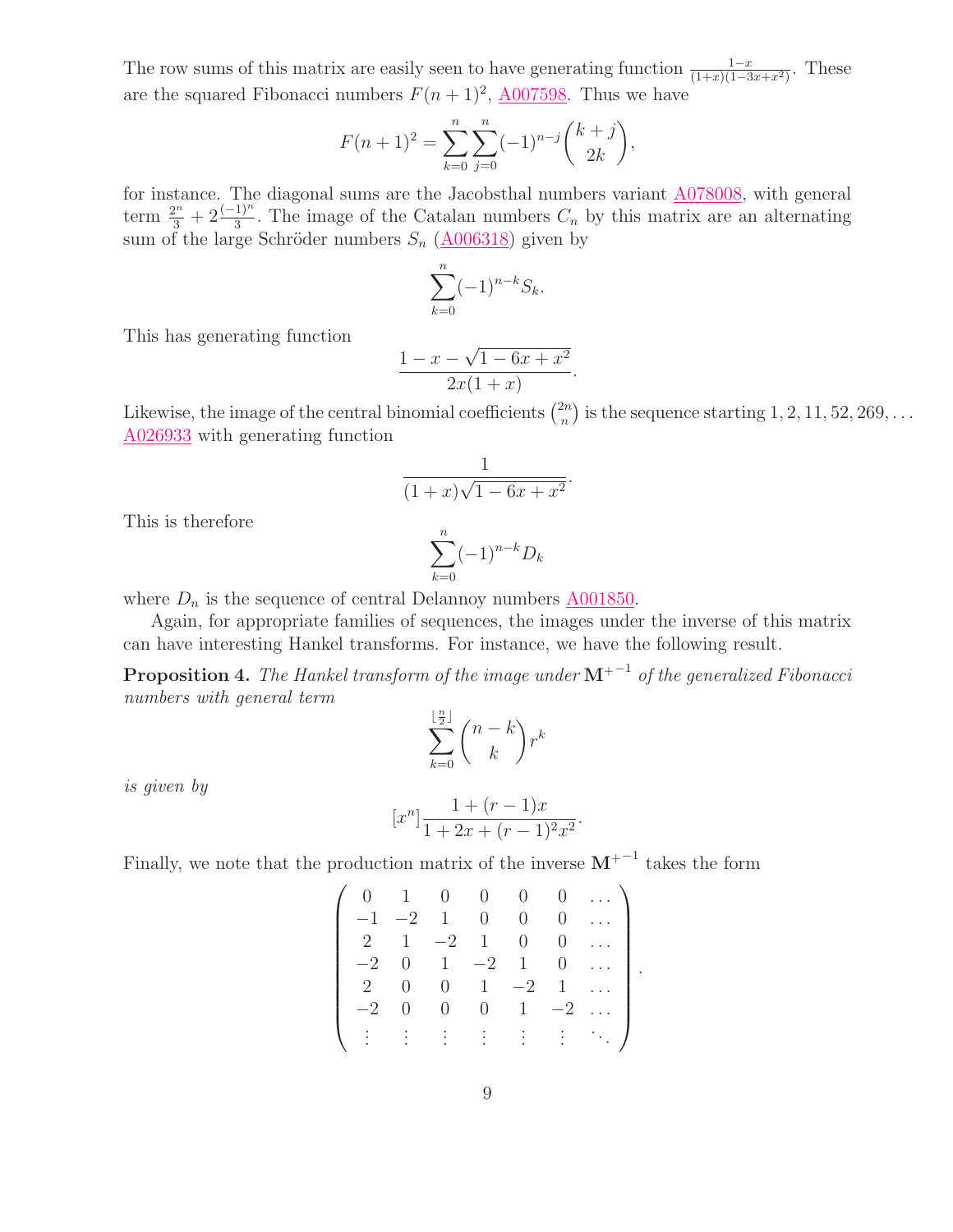#### 7 A one-parameter family of Riordan arrays

We note that

$$
\mathbf{M} = \left(\frac{1}{1-x^2}, \frac{x}{(1+x)^2}\right) = \left(\frac{1}{(1-x)(1+x)}, \frac{x}{(1+x)^2}\right)
$$

is the element  $M_1$  of the family of Riordan arrays  $M_r$  defined by

$$
\mathbf{M}_{r} = \left(\frac{1}{(1-x)(1+rx)}, \frac{x}{(1+rx)^{2}}\right).
$$

The general term of  $M_r$  is given by

$$
\sum_{j=0}^{n-k} \binom{n+k-j}{2k} (-r)^{n-k-j}.
$$

We can generalize the results of the foregoing to this family. For instance, the row sums of  $\mathbf{M}_r^{-1}$  are precisely  $r^nC_n$ , while the image of the sequence  $r^n\binom{2n}{n}$  $\binom{2n}{n}$  under the matrix  $\mathbf{M}_r$  has general term  $\frac{1-r^{n+1}}{1-r} = \sum_{k=0}^{n} r^k$ .

The production matrix of  $M_r^{-1}$  begins

$$
\begin{pmatrix}\nr-1 & 1 & 0 & 0 & 0 & 0 & \dots \\
r^2 - r - 1 & 2r & 1 & 0 & 0 & 0 & \dots \\
-r - 1 & r^2 & 2r & 1 & 0 & 0 & \dots \\
-r - 1 & 0 & r^2 & 2r & 1 & 0 & \dots \\
-r - 1 & 0 & 0 & r^2 & 2r & 1 & \dots \\
-r - 1 & 0 & 0 & 0 & r^2 & 2r & \dots \\
\vdots & \vdots & \vdots & \vdots & \vdots & \vdots & \ddots\n\end{pmatrix}.
$$

#### 8 Acknowledgements

We are grateful to an anonymous reviewer whose careful reading of the original manuscript has resulted in some important clarifications. Some are incorporated in the above text. We single out two further results here. Firstly, it can be noted that

$$
M_{n,k}^{-1} = [x^n](1 - x^2 c(x)^2)(xc(x)^2)^k
$$
  
=  $\frac{k}{n} {2n \choose n-k} - \frac{k+2}{n} {2n \choose n-k-2}.$ 

Thus for  $n, k \geq 1$  we obtain the identity

$$
\frac{2k+1}{n+k+1} {2n \choose n-k} - \frac{2k+3}{n+k+2} {2n \choose n-k-1} = \frac{k}{n} {2n \choose n-k} - \frac{k+2}{n} {2n \choose n-k-2}.
$$

Secondly, Proposition [1](#page-5-0) can be extended as follows :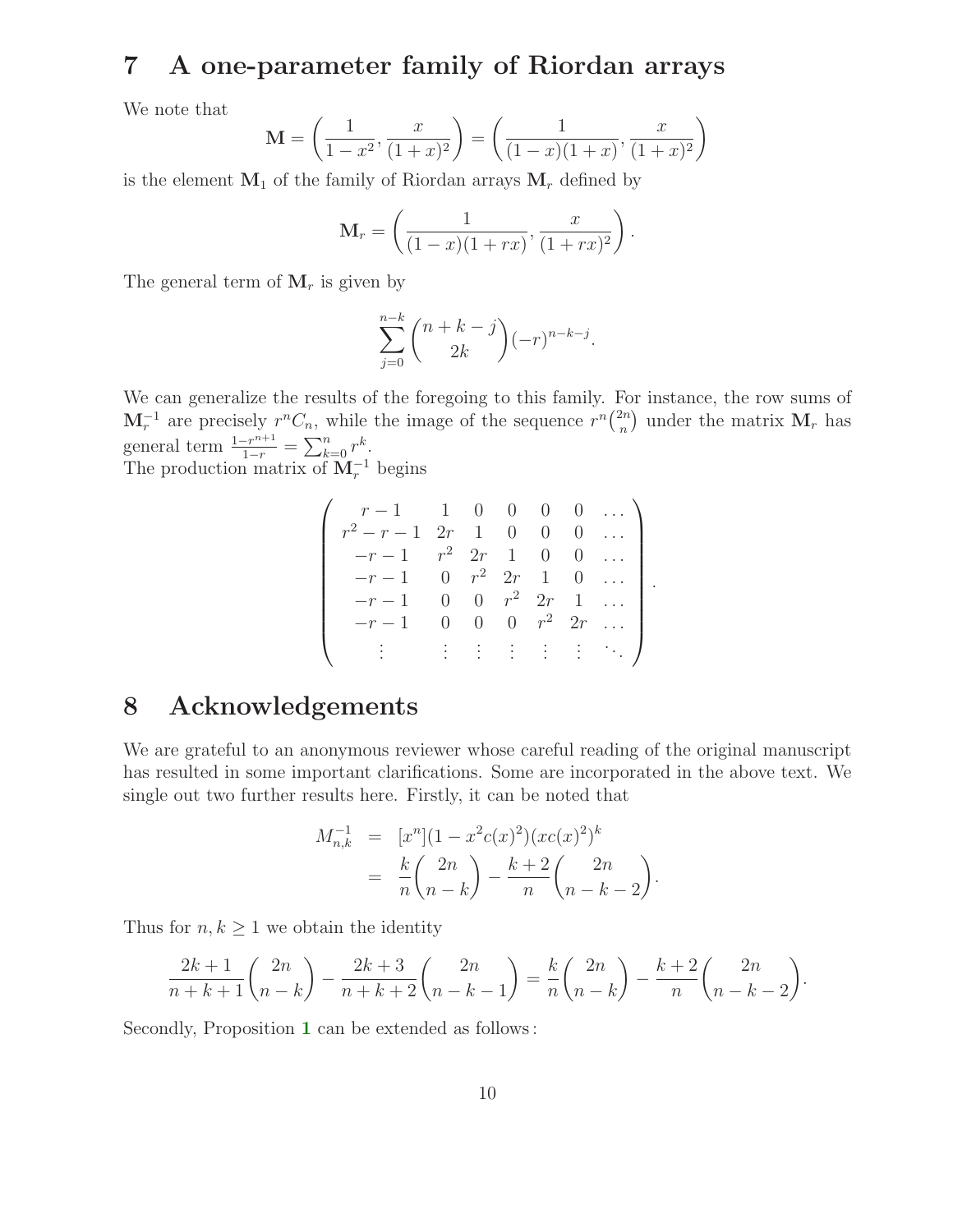**Proposition 5.** The image of the sequence  $(rn + s)_{n=0}^{\infty}$  under the matrix  $M^{-1}$  is

$$
(rn+s)C_n,
$$

with Hankel transform given by

$$
[x^n] \frac{s - (r - s)^2 x}{1 - 2sx + (r - s)^2 x^2}.
$$

#### <span id="page-10-6"></span>References

- [1] A. Cvetković, P. Rajković and M. Ivković, [Catalan numbers, the Hankel transform and Fibonacci numbers,](http://www.cs.uwaterloo.ca/journals/JIS/VOL5/Ivkovic/ivkovic3.html) J. Integer Seq. 5 (2002), Article 02.1.3.
- <span id="page-10-5"></span><span id="page-10-4"></span>[2] E. Deutsch, L. Ferrari, and S. Rinaldi, Production matrices, Adv. in Appl. Math. 34 (2005), 101–122.
- <span id="page-10-8"></span>[3] W. Gautschi, Orthogonal Polynomials: Computation and Approximation, Clarendon Press, Oxford, 2003.
- <span id="page-10-9"></span>[4] C. Krattenthaler, Advanced determinant calculus, math.CO/9902004. Available electronically at <http://arxiv.org/abs/math/9902004> .
- <span id="page-10-1"></span>[5] C. Krattenthaler, Advanced determinant calculus: A complement, Linear Algebra Appl. 411 (2005), 68–166.
- [6] J. W. Layman, [The Hankel transform and some of its properties,](http://www.cs.uwaterloo.ca/journals/JIS/VOL4/LAYMAN/hankel.html) J. Integer Seq. 4 (2001), Article 01.1.5.
- <span id="page-10-7"></span><span id="page-10-3"></span>[7] P. Peart and W-J. Woan, [Generating functions via Hankel and Stieltjes matrices,](http://www.cs.uwaterloo.ca/journals/JIS/VOL3/PEART/peart1.html) J. Integer Seq. 3 (2000), Article 00.2.1.
- [8] P. M. Rajković, M. D. Petković and P. Barry, The Hankel transform of the sum of consecutive generalized Catalan numbers, Integral Transforms Spec. Funct. 18 (2007), 285–296.
- <span id="page-10-0"></span>[9] L. W. Shapiro, S. Getu, W-J. Woan and L. C. Woodson, The Riordan group, Discr. Appl. Math. 34 (1991), 229–239.
- <span id="page-10-2"></span>[10] N. J. A. Sloane, *[The On-Line Encyclopedia of Integer Sequences](http://www.research.att.com/~njas/sequences)*, published electronically at http://www.research.att.com/∼njas/sequences/.

2000 Mathematics Subject Classification: Primary 11B83; Secondary 11B65, 11Y55, 42C05. Keywords: Riordan array, integer sequence, production matrix, Hankel transform, orthogonal polynomial.